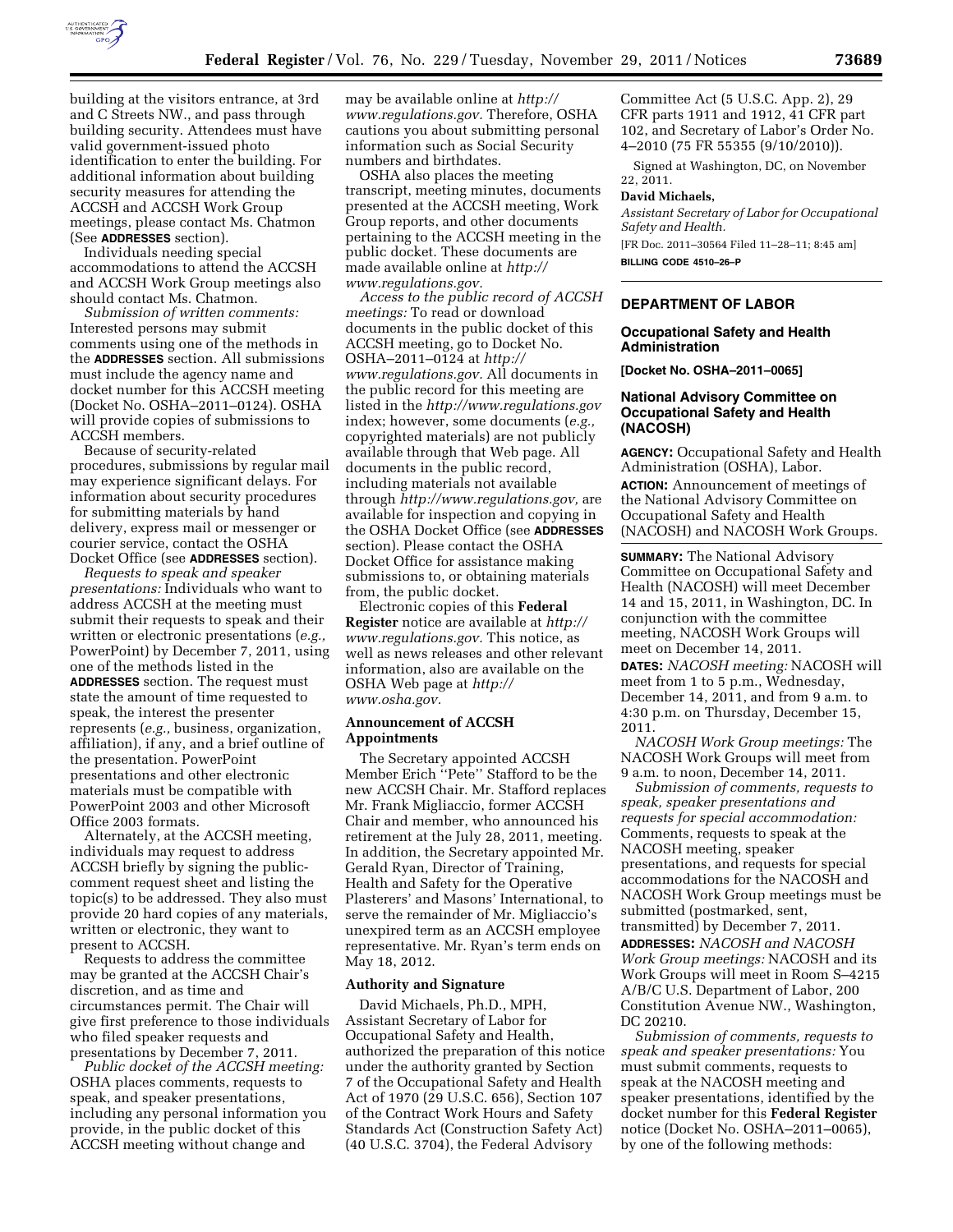*Electronically:* You may submit materials, including attachments, electronically at *[http://](http://www.regulations.gov) [www.regulations.gov,](http://www.regulations.gov)* the Federal eRulemaking Portal. Follow the online instructions for making submissions.

*Facsimile:* If your submission, including attachments, does not exceed 10 pages, you may fax it to the OSHA Docket Office at (202) 693–1648.

*Mail, express delivery, messenger or courier service:* You may submit your materials to the OSHA Docket Office, Room N–2625, U.S. Department of Labor, 200 Constitution Avenue NW., Washington, DC 20210, telephone (202) 693–2350 (TTY (887) 889–5627). Deliveries (hand, express mail, messenger, courier service) are accepted during the Department of Labor's and OSHA Docket Office's normal business hours, 8:15 a.m. to 4:45 p.m., e.t., weekdays.

*Requests for special accommodation:*  You may submit requests for special accommodations for the NACOSH and NACOSH Work Group meetings by hard copy, telephone, or email to Ms. Veneta Chatmon, OSHA, Office of Communications, Room N–3647, U.S. Department of Labor, 200 Constitution Avenue NW., Washington, DC 20210; telephone (202) 693–1999; email *[chatmon.veneta@dol.gov.](mailto:chatmon.veneta@dol.gov)* 

*Instructions:* All submissions must include the Agency name and docket number for this **Federal Register** notice (Docket No. OSHA–2011–0065). Because of security-related procedures, submission by regular mail may result in significant delay in receipt. Please contact the OSHA Docket Office for information about security procedures for making submissions. For additional information about submitting comments, requests to speak and speaker presentations see the **SUPPLEMENTARY INFORMATION** section of this notice.

Comments, requests to speak and speaker presentations, including personal information provided, will be placed in the public docket and may be available online. Therefore, OSHA cautions interested parties about submitting personal information such as Social Security numbers and birthdates.

**FOR FURTHER INFORMATION CONTACT:** *For press inquiries:* Mr. Frank Meilinger, OSHA, Office of Communications, U.S. Department of Labor, Room N3647, 200 Constitution Avenue NW., Washington, DC 20210; telephone (202) 693–1999; *[meilinger.francis2@dol.gov.](mailto:meilinger.francis2@dol.gov)* 

*For general information:* Ms. Deborah Crawford, OSHA, Directorate of Evaluation and Analysis, U.S. Department of Labor, Room N–3641,

200 Constitution Avenue NW., Washington, DC 20210; telephone (202) 693–1932; email *[crawford.deborah@dol.gov.](mailto:crawford.deborah@dol.gov)* 

#### **SUPPLEMENTARY INFORMATION**

#### **NACOSH Meeting**

NACOSH will meet Wednesday, December 14, 2011, and Thursday December 15, 2011, in Washington, DC. NACOSH meetings are open to the public.

Section 7(a) of the Occupational Safety and Health Act of 1970 (OSH Act) (29 U.S.C. 651, 656) authorizes NACOSH to advise the Secretary of Labor and the Secretary of Health and Human Services on matters relating to the administration of the OSH Act. NACOSH is a continuing advisory body and operates in accordance with the OSH Act, the Federal Advisory Committee Act (5 U.S.C. App. 2), and regulations issued pursuant to those laws (29 CFR part 1912a, 41 CFR part 102–3).

The tentative agenda of the NACOSH meeting includes:

• Remarks from the Assistant Secretary of Labor for Occupational Safety and Health;

• Řemarks from the Director of the National Institute for Occupational Safety and Health (NIOSH);

• NACOSH Work Group reports;

• Discussions on electronic health records;

• Discussions on prevention through design; and

• Public comments.

OSHA transcribes and prepares detailed minutes of NACOSH meetings. OSHA places meeting transcripts and minutes in the public record of the NACOSH meeting.

#### **NACOSH Work Group Meetings**

The Injury and Illness Prevention Programs and Recordkeeping Work Groups will meet in conjunction with the NACOSH meeting. Those Work Groups will meet from 9 a.m. to noon, December 14, 2011, and report back to the full committee at the December 15, 2011, NACOSH meeting.

### **Public Participation**

*NACOSH and NACOSH Work Group meetings:* NACOSH and NACOSH Work Group meetings are open to the public. Individuals attending meetings at the U.S. Department of Labor must enter the building at the Visitors' Entrance, at 3rd and C Streets NW., and pass through Building Security. Attendees must have valid government-issued photo identification to enter the building. Please contact Ms. Crawford for additional information about building

security measures for attending the NACOSH and NACOSH Work Group meetings.

Individuals needing special accommodations to attend NACOSH and NACOSH Work Group meetings should contact Ms. Chatmon (see **ADDRESSES** section).

*Submission of written comments, requests to speak and speaker presentations:* You must submit written comments, requests to speak at the NACOSH meeting and speaker presentations by December 7, 2011, using one of the methods listed in the **ADDRESSES** section. All submissions must include the Agency name and docket number for this **Federal Register**  notice (Docket No. OSHA–2011–0065). OSHA will provide submissions to NACOSH members prior to the meeting.

Requests to speak must state the amount of time requested to speak, the interest the individual represents (e.g., organization name), if any, and a brief outline of the presentation. Electronic speaker presentations (e.g., PowerPoint) must be compatible with PowerPoint 2003 and other Microsoft 2003 formats. Requests to address NACOSH may be granted at the discretion of the NACOSH chair and as time permits.

Because of security-related procedures, submissions by regular mail may result in significant delay in receipt. Please contact the OSHA Docket Office for information about security procedures for making submissions by hand delivery, express delivery, messenger or courier service.

*Public docket of the NACOSH meeting:* OSHA places comments, requests to speak and speaker presentations, including any personal information you provide, in the public docket of this NACOSH meeting without change and documents may be available online at *[http://](http://www.regulations.gov)  [www.regulations.gov.](http://www.regulations.gov)* Therefore, OSHA cautions you about submitting certain personal information such as Social Security numbers and birthdates.

OSHA also puts transcripts and minutes, Work Group reports and other documents from the NACOSH meeting in the public record of the NACOSH meeting. Although all submissions are listed in the *<http://www.regulations.gov>*  index, some documents (e.g., copyrighted materials) are not publicly available to read or download through that Web page. All submissions, including copyrighted material, are available for inspection and copying at the OSHA Docket Office.

To read or download documents in the public docket of this NACOSH meeting go to Docket No. OSHA–2011– 0065 at *[http://www.regulations.gov.](http://www.regulations.gov)* For